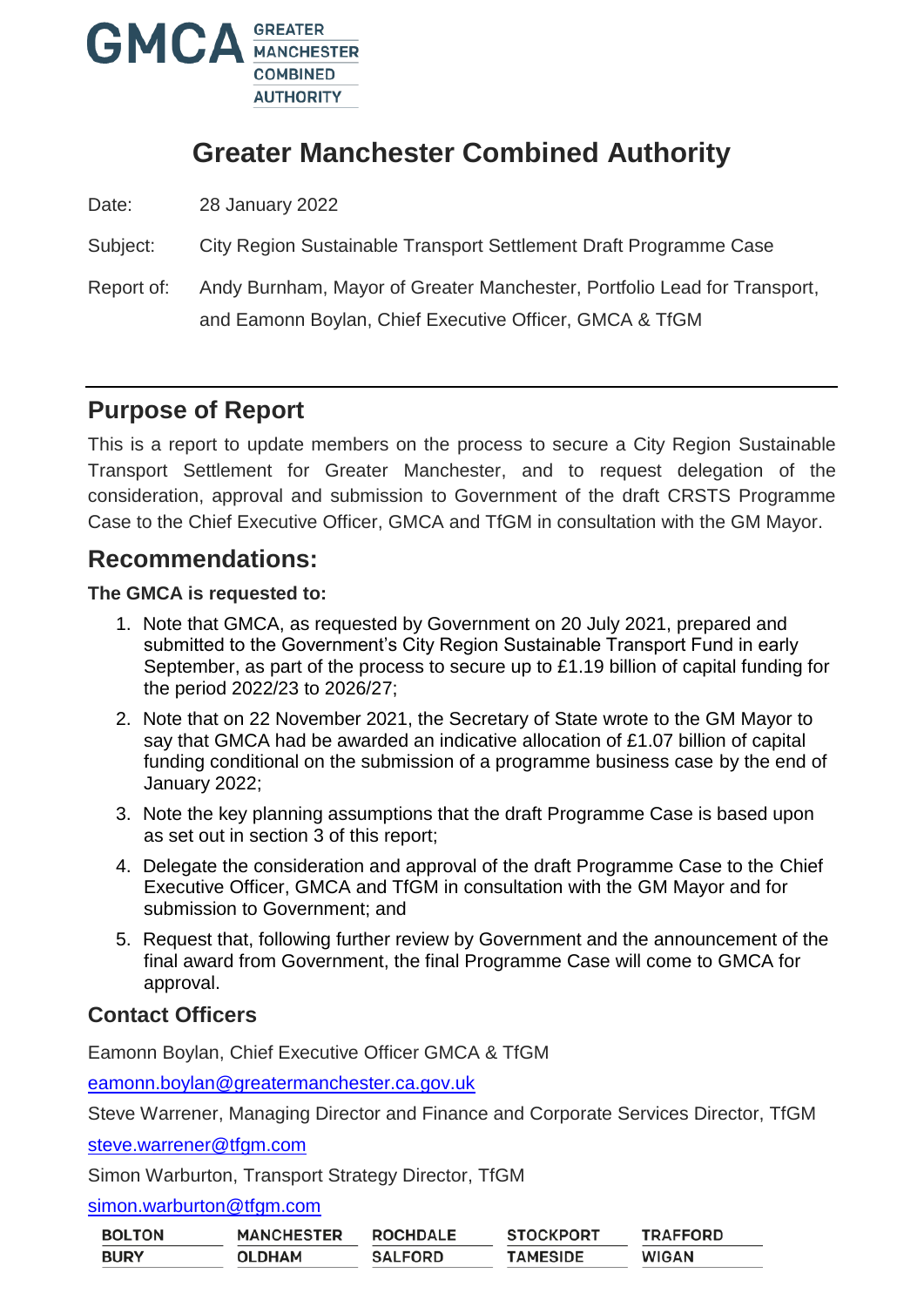#### **Equalities Implications:**

The CRSTS pipeline has been prepared to make a major contribution to improving the quality of life of all our residents by helping to improve accessibility to jobs and essential services; to provide an accessible and affordable public transport alternative for the third of GM households who do not have access to a car; and to deliver a more comprehensive active travel network to enable more people to incorporate physical activity into their daily lives.

| <b>Impacts Questionnaire</b>                                   |               |                                                    |                                                                      |  |                                                                                   |  |                                  |  |  |
|----------------------------------------------------------------|---------------|----------------------------------------------------|----------------------------------------------------------------------|--|-----------------------------------------------------------------------------------|--|----------------------------------|--|--|
| <b>Impact Indicator</b>                                        | <b>Result</b> |                                                    |                                                                      |  | Justification/Mitigation                                                          |  |                                  |  |  |
| Equality and Inclusion                                         | G             |                                                    |                                                                      |  |                                                                                   |  |                                  |  |  |
| <b>Health</b>                                                  | G             |                                                    |                                                                      |  |                                                                                   |  |                                  |  |  |
| Resilience and<br>Adaptation                                   | G             |                                                    |                                                                      |  |                                                                                   |  |                                  |  |  |
| Housing                                                        | G             |                                                    |                                                                      |  |                                                                                   |  |                                  |  |  |
| Economy                                                        | G             |                                                    |                                                                      |  |                                                                                   |  |                                  |  |  |
| Mobility and<br>Connectivity                                   | G             |                                                    |                                                                      |  |                                                                                   |  |                                  |  |  |
| Carbon, Nature and<br>Environment                              | G             |                                                    |                                                                      |  |                                                                                   |  |                                  |  |  |
| Consumption and<br>Production                                  |               |                                                    |                                                                      |  |                                                                                   |  |                                  |  |  |
| Contribution to achieving the<br>GM Carbon Neutral 2038 target |               |                                                    |                                                                      |  |                                                                                   |  |                                  |  |  |
| <b>Further Assessment(s):</b>                                  |               | Equalities Impact Assessment and Carbon Assessment |                                                                      |  |                                                                                   |  |                                  |  |  |
| Positive impacts overall,<br>whether long or short<br>term.    |               |                                                    | Mix of positive and<br>negative impacts. Trade-<br>offs to consider. |  | Mostly negative, with at<br>least one positive aspect.<br>Trade-offs to consider. |  | <b>Negative impacts overall.</b> |  |  |

#### **Climate Change Impact Assessment and Mitigation Measures:**

This bid comprises a carefully constructed investment pipeline that directly addresses our shared drive to enhance productivity, level up and secure real reductions in carbon emissions, including 28,000 tonnes saving that can be secured through the conversion of 33% of the bus fleet to zero-emission vehicles. This bid will provide a funding stream for the Bee Network and its vision which directly promotes a clear pathway to GM's ambition to become carbon neutral by 2038 by providing excellent public transport and active travel choices for all, promoting sustainable travel behavioural change through integrated spatial, digital and transport planning; and supports the electrification of vehicles and public transport fleets.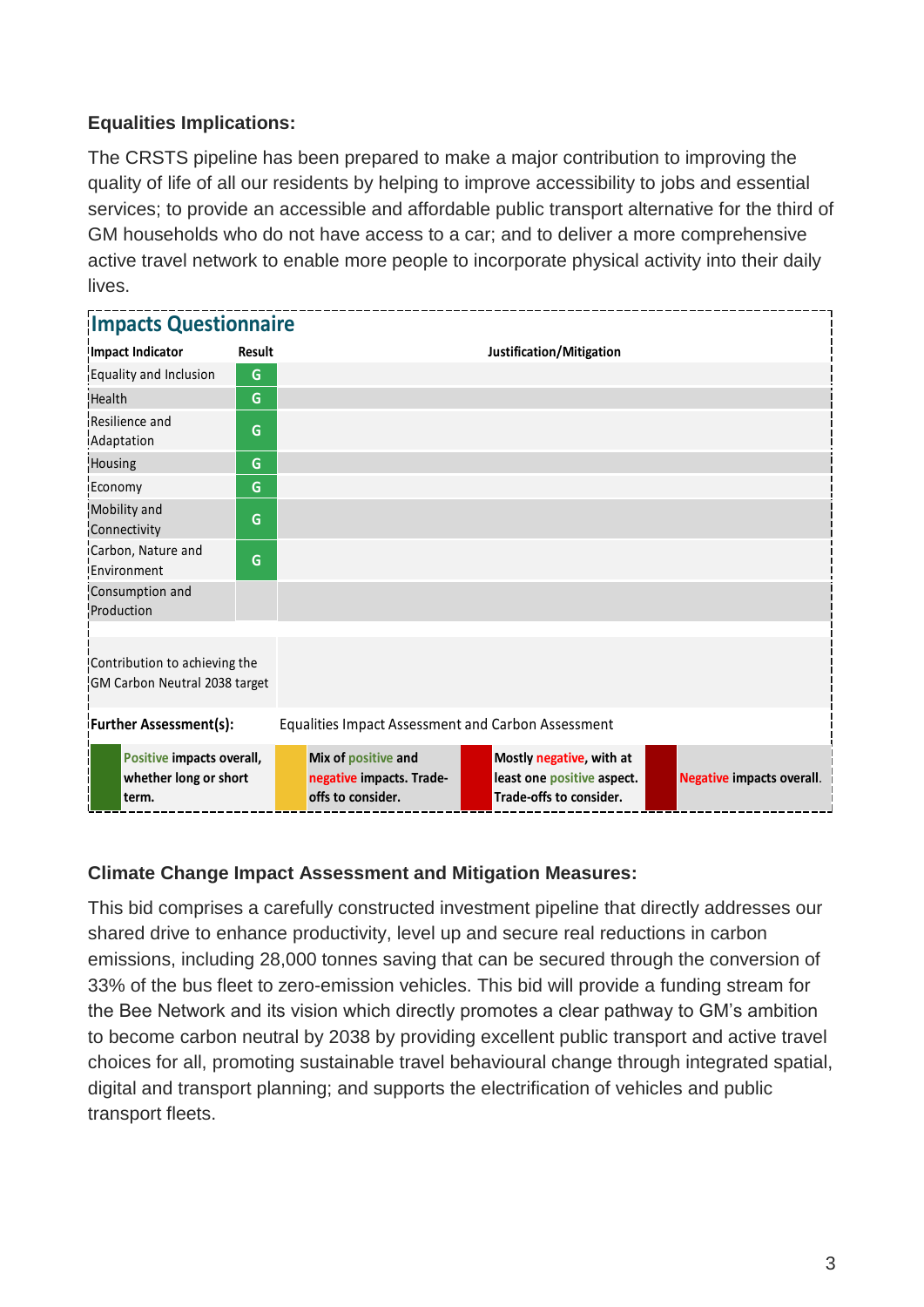| <b>Carbon Assessment</b>                          |                                                                      |  |                                                                                                                                              |                                                                         |  |                                                                                 |  |                                                                                         |  |
|---------------------------------------------------|----------------------------------------------------------------------|--|----------------------------------------------------------------------------------------------------------------------------------------------|-------------------------------------------------------------------------|--|---------------------------------------------------------------------------------|--|-----------------------------------------------------------------------------------------|--|
| <b>Overall Score</b>                              |                                                                      |  |                                                                                                                                              |                                                                         |  |                                                                                 |  |                                                                                         |  |
| <b>Buildings</b>                                  | <b>Result</b>                                                        |  |                                                                                                                                              |                                                                         |  | Justification/Mitigation                                                        |  |                                                                                         |  |
| New Build residential                             | #DIV/0!                                                              |  |                                                                                                                                              | and encourage behaviour change.                                         |  |                                                                                 |  | No new build residential as part of bid, only transport infrastructure to enable access |  |
| Residential building(s)<br>renovation/maintenance | N/A                                                                  |  |                                                                                                                                              |                                                                         |  |                                                                                 |  |                                                                                         |  |
| New Build Commercial/<br>Industrial               | N/A                                                                  |  |                                                                                                                                              |                                                                         |  |                                                                                 |  |                                                                                         |  |
| <b>Transport</b>                                  |                                                                      |  |                                                                                                                                              |                                                                         |  |                                                                                 |  |                                                                                         |  |
| Active travel and public<br>transport             |                                                                      |  |                                                                                                                                              |                                                                         |  |                                                                                 |  |                                                                                         |  |
| Roads, Parking and<br><b>Vehicle Access</b>       |                                                                      |  | No increase in conventional parking. Strategy will incentivise active travel and public<br>transport and reduce traffic in town/city centres |                                                                         |  |                                                                                 |  |                                                                                         |  |
| Access to amenities                               |                                                                      |  |                                                                                                                                              |                                                                         |  |                                                                                 |  |                                                                                         |  |
| Vehicle procurement                               |                                                                      |  | Whole life carbon costs to be condifered during procurement (electric buses)                                                                 |                                                                         |  |                                                                                 |  |                                                                                         |  |
| <b>Land Use</b>                                   |                                                                      |  |                                                                                                                                              |                                                                         |  |                                                                                 |  |                                                                                         |  |
| Land use                                          | #DIV/0!                                                              |  |                                                                                                                                              |                                                                         |  |                                                                                 |  | Relevant assessments carried out at scheme basis at appropriate point in delivery       |  |
| No associated<br>carbon impacts<br>expected.      | High standard in<br>terms of practice<br>and awareness on<br>carbon. |  |                                                                                                                                              | Mostly best practice<br>with a good level of<br>awareness on<br>carbon. |  | Partially meets best<br>practice/ awareness,<br>significant room to<br>improve. |  | Not best practice<br>and/or insufficient<br>awareness of carbon<br>impacts.             |  |

#### **Risk Management:**

There are no direct risk implications of this report. Established risk management as set out in the GM capital programme assurance framework will be followed in the delivery of the investment programme set out here.

#### **Legal Considerations:**

There are no direct legal considerations related to this report.

#### **Financial Consequences – Revenue:**

The City Region Sustainable Transport Fund is for capital funding only. As noted in the report, the revenue consequences as a result of the proposals in this report are related to the Bus Service Improvement Plan, which is going through a separate funding process with Government. Any ongoing revenue implications of capital schemes will be noted ibn the CRSTS Programme Case and brought forward through the assurance framework and gateway decision-making arrangements.

### **Financial Consequences – Capital:**

The City Region Sustainable Transport Fund submission includes proposals to secure up to £1.07 billion of capital funding for the period 2022/23 to 2026/27, supplemented by a local capital contribution of £170 million over the same period.

**Number of attachments to the report: 0**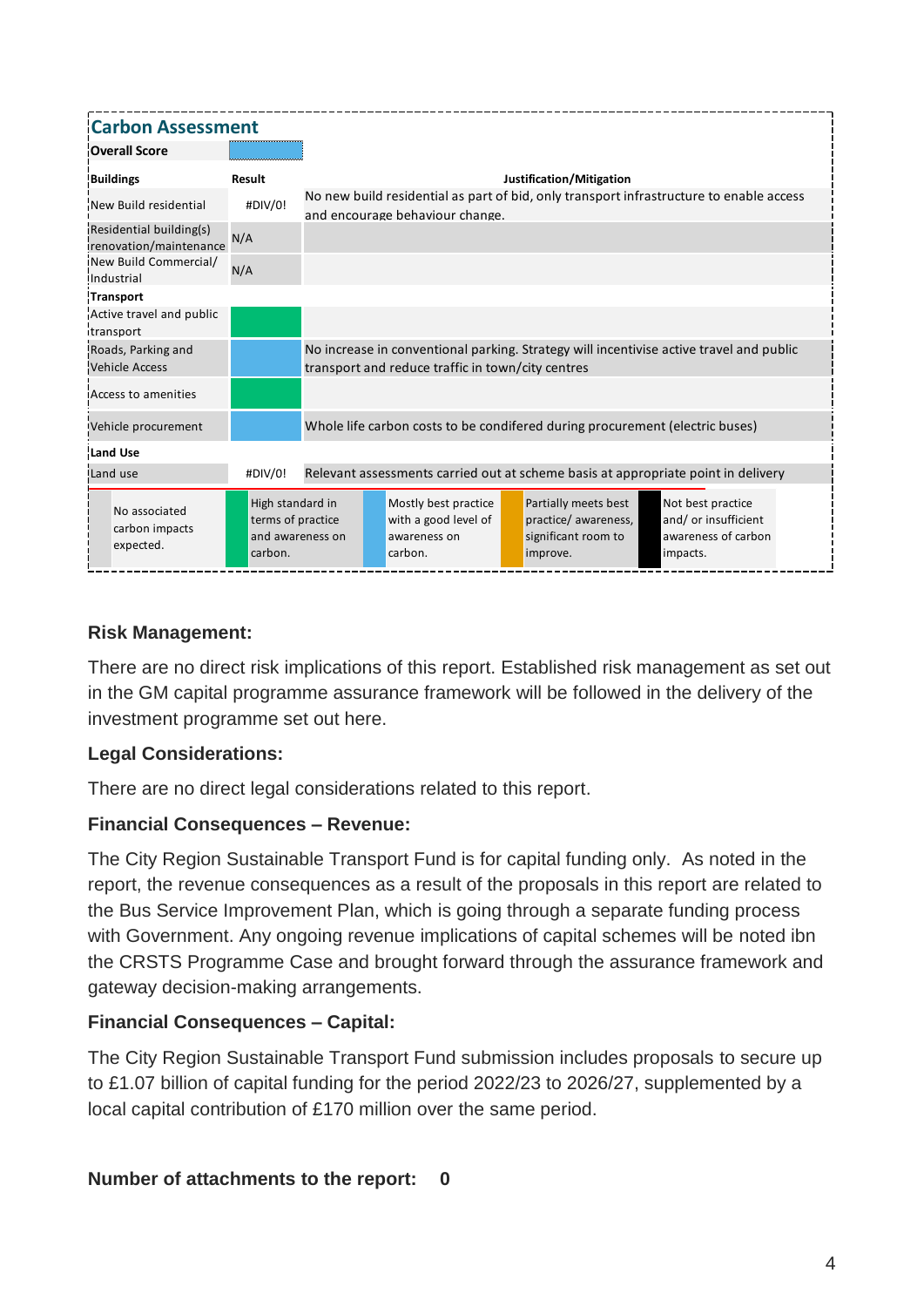### **Comments/recommendations from Overview & Scrutiny Committee**

N/A

## **Background Papers**

- Greater Manchester 2040 Strategy and Delivery Plan tfgm.com/strategy
- City Region Sustainable Transport Settlement Prospectus, Report to GMCA, Sept 10th 2021

## **Tracking/ Process [All sections to be completed]**

Does this report relate to a major strategic decision, as set out in the GMCA Constitution?

No

### **Exemption from call in**

Are there any aspects in this report which means it should be considered to be exempt from call in by the relevant Scrutiny Committee on the grounds of urgency?

Yes - This key decision was not able to be published in the register with 28 days notice as the deadlines set by the DfT have not enabled this to happen.

## **GM Transport Committee**

N/A

### **Overview and Scrutiny Committee**

N/A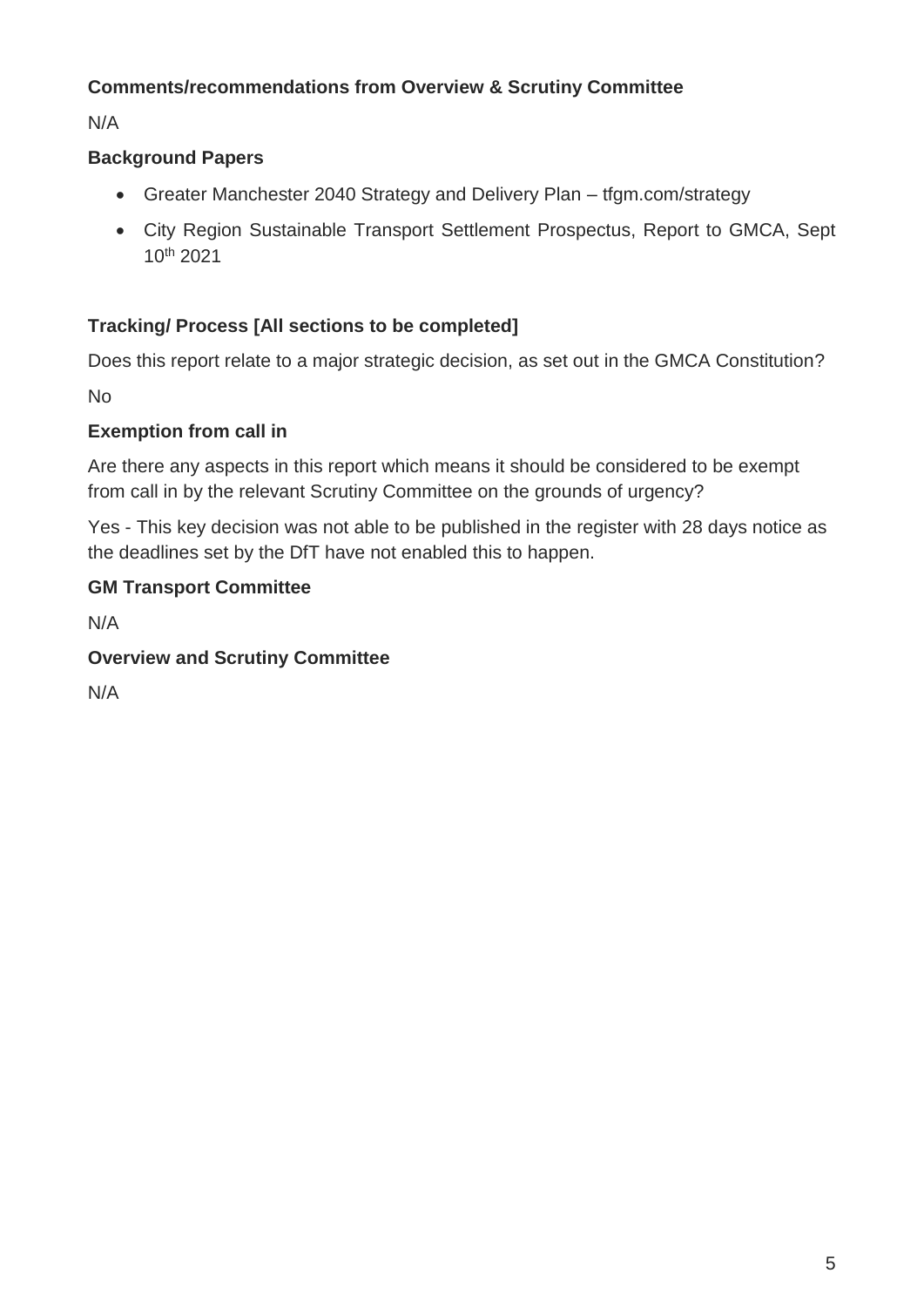## **1. Introduction and Background**

- 1.1 In its Spring Budget statements 2020 and 2021, the Government stated the intention to establish an Intracity Transport Fund (ICTF) of up to £4.2 billion over 5 years, ringfenced to Mayoral Combined Authority city regions. Following this, in April 2021, the Mayor was notified by Treasury that GM had been awarded £8.6 million development funding for 2021/22 to prepare for a negotiated submission to the ICTF with guidance to follow on that process.
- 1.2 On 20 July 2021, DfT issued the guidance for the renamed City Region Sustainable Transport Fund (CRSTF) and Settlement (CRSTS) process, which will combine certain elements of existing capital funding (including the Integrated Transport Block, Maintenance Funding, and future years Transforming Cities Funding) in addition to the new £4.2 billion.
- 1.3 At its meeting on 10<sup>th</sup> September, GMCA approved the submission of the Prospectus based upon the upper bound guideline of £1.19bn for government consideration as part of the 2021 Spending Review process.
- 1.4 This report sets out:
	- Feedback from Government on the Prospectus submission;
	- The principles and planning assumptions for the draft GM Programme Case submission; and
	- Next steps.

## **2. Government Response to GM CRSTS Prospectus**

- 2.1 At the conclusion of the Spending Review in October 2022, GM's CRSTS proposals received an indicative allocation with funding to 90% of the Prospectus submission (£1.07bn against the £1.19bn submission).
- 2.2 On 22 November 2021, the Secretary of State wrote to the GM Mayor to say that GMCA had be allocated an indicative £1.07 billion of capital funding conditional on the submission of a programme business case by the end of January 2022, noting that initially the Secretary of State letter requested submissions by  $14<sup>th</sup>$  January. The programme business case should set out the outcomes that the expected to be achieved and how they meet the objectives of programme.
- 2.3 The Secretary of State letter, supported by other feedback from Government, set out the following points that need to be considered by GMCA is developing the programme business case with regards to funding and prioritisation:

#### *Scope and Funding*

i. If the programme business case (including its outputs and outcomes) do not meet the Government's requirements the indicative allocation will be reduced.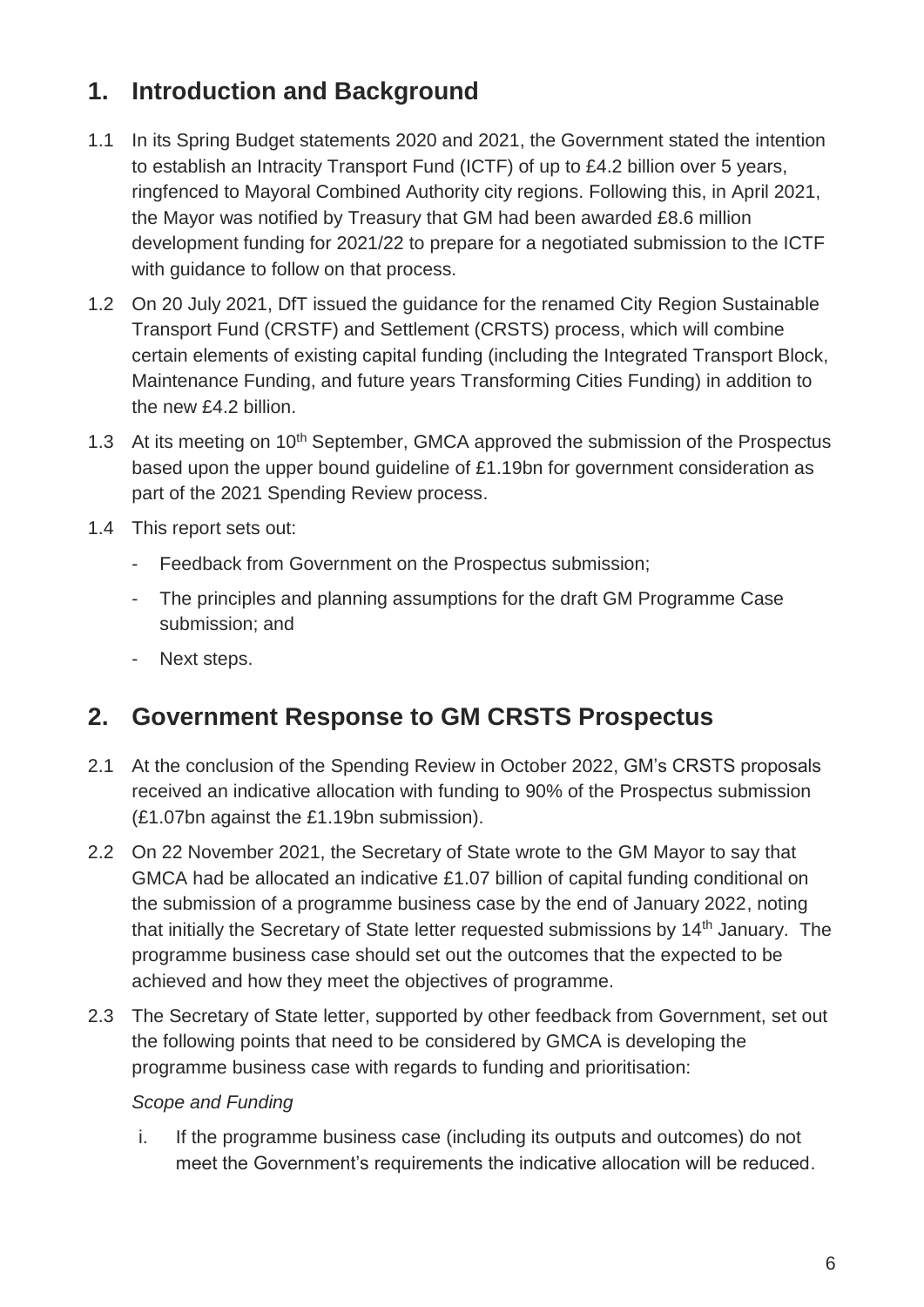- ii. Apart from highways maintenance, Government does not expect to fund many schemes where the primary purpose is not public transport or active travel.
- iii. The reprioritisation should assume that GM receives no further capital funding via the Bus Service Improvement Plan process.
- iv. The programme business case should include the local contribution of at least 15-20% of the grant for capital enhancements, with the contribution being "additional to the amounts you already raise through fares, tolls or charges as of summer 2021".
- v. There is a clear need for a more flexible settlement model that has agreed principles and links to parallel funding policies, such as BSIP and the Levelling Up Fund. DfT has committed to provide further advice on this arrangement.

#### *Prioritisation towards Bus and Active Travel*

- vi. Aligned with the National Bus Strategy, Government expects to see bus lanes on any road where there is a frequent bus service, congestion, and the physical space to install one.
- vii. Active travel schemes must meet the standards set out in Local Transport Note 1/20, including separation from volume traffic. All local road projects should deliver or improve cycling and walking infrastructure (unless it can be shown that there is little or no need to do so) and support bus priority measures (unless it is very clear that doing so would not be necessary or appropriate).
- viii. Following the publication of the Integrated Rail Report in November 2021, government have stated that they will provide further guidance to GMCA on the implications of the changes to the HS2 P2b programme in respect of the GM's HS2-related proposals in the CRSTS Prospectus.
- 2.4 The Secretary of State letter also set out that, additional to the revenue funding provided in 2021/22, Government is committed to providing further funding to support the development and delivery of CRSTS settlements. In 21/22 GMCA received £8.6m from a national pot of £50m, and government are looking to provide a similar level across the eight participating MCAs in 2022/23 though the allocation criteria may change, then £25m in 2023/24 and £25m in 2024/25. No further information has been received on this funding as of 21<sup>st</sup> January.

# **3. Principles and Planning Assumptions Informing the draft CRSTS Programme Case**

- 3.1 The Combined Authority has previously discussed and endorsed the Mayor's vision for the establishment of the Greater Manchester Bee Network - a London-style integrated transport network that:
	- Provides a consistent and high-quality user-experience across all travel in all parts of GM;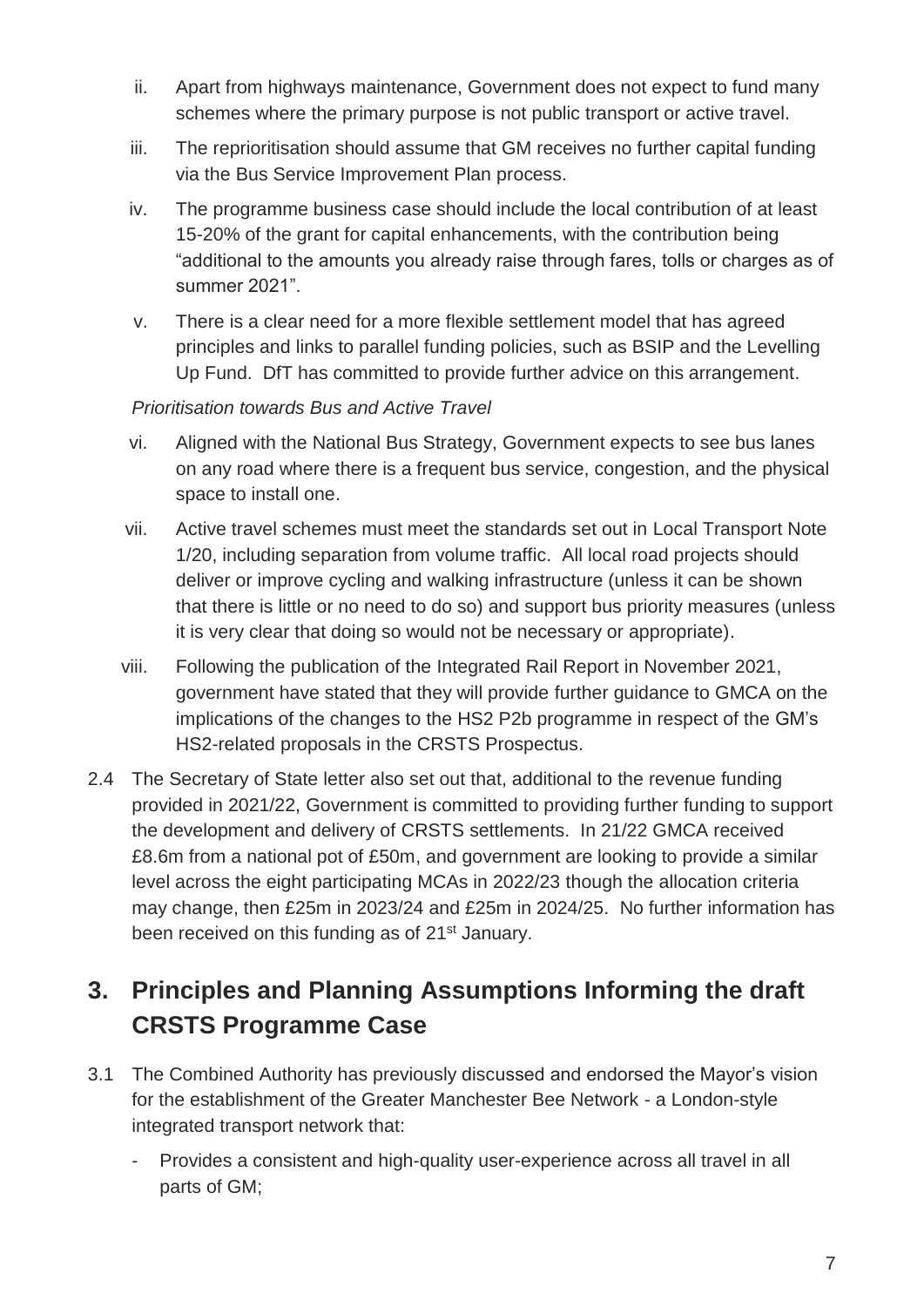- Promotes a clear pathway to GM's Net Zero Carbon Vision by:
	- o providing real public transport and active travel choices for all;
	- o promoting sustainable travel behavioural change through integrated city region planning; and
	- o supporting the electrification of vehicles and public transport fleets;

and

- Promotes levelling up through the provision of sustainable transport connectivity to key growth locations and the provision of affordable public transport options for all of our communities.
- 3.2 Based upon this agreed approach, and to allow GMCA to respond to Government's feedback and hence develop a draft Programme Case from the baseline position set out in the Prospectus, the following principles are proposed.
	- The allocation for maintenance programmes on highway and maintenance will be retained.
	- The delivery of GM's ambition to deliver zero-emission buses, as set out in the BSIP, should be a priority with a target to convert 33% of the existing bus fleet to zero emission by 2027 through CRSTS and ZEBRA funds, as part of the roadmap to convert all of the fleet to zero emission by 2032. The GM ZEBRA bid is included as a separate item on this agenda.
	- A level of over-programming will be included within the submission.
	- The £170m local contribution funded from additional GMCA borrowings will be maintained.
- 3.3 Given uncertainty regarding several key policy positions, the following planning assumptions will need to be made to allow CRSTS Programme Case to be submitted to govt by the end of January.

### *Flexible Funding Settlement*

- 3.4 There is a clear need for a more flexible settlement model that has agreed principles and links to parallel funding policies, such as BSIP and the Levelling Up Fund. This could be based round establishing first two-year deliverables and an outline pipeline against a clear 5-year funding commitment from Government, with further confirmation of medium-term priorities following further development work.
- 3.5 DfT has committed to provide further advice on this arrangement. In advance of receiving this guidance, the CRSTS Programme Case submission will need to make the following assumptions:
	- While it is proposed that the CRSTS Programme Case will include BSIP capital elements, a number of these will require revenue funding to cover operational costs. Therefore, in advance of the BSIP announcements, the draft CRSTS Programme Case submission will set out the incremental revenue funding required for the 3 years of BSIP to deliver these proposals.